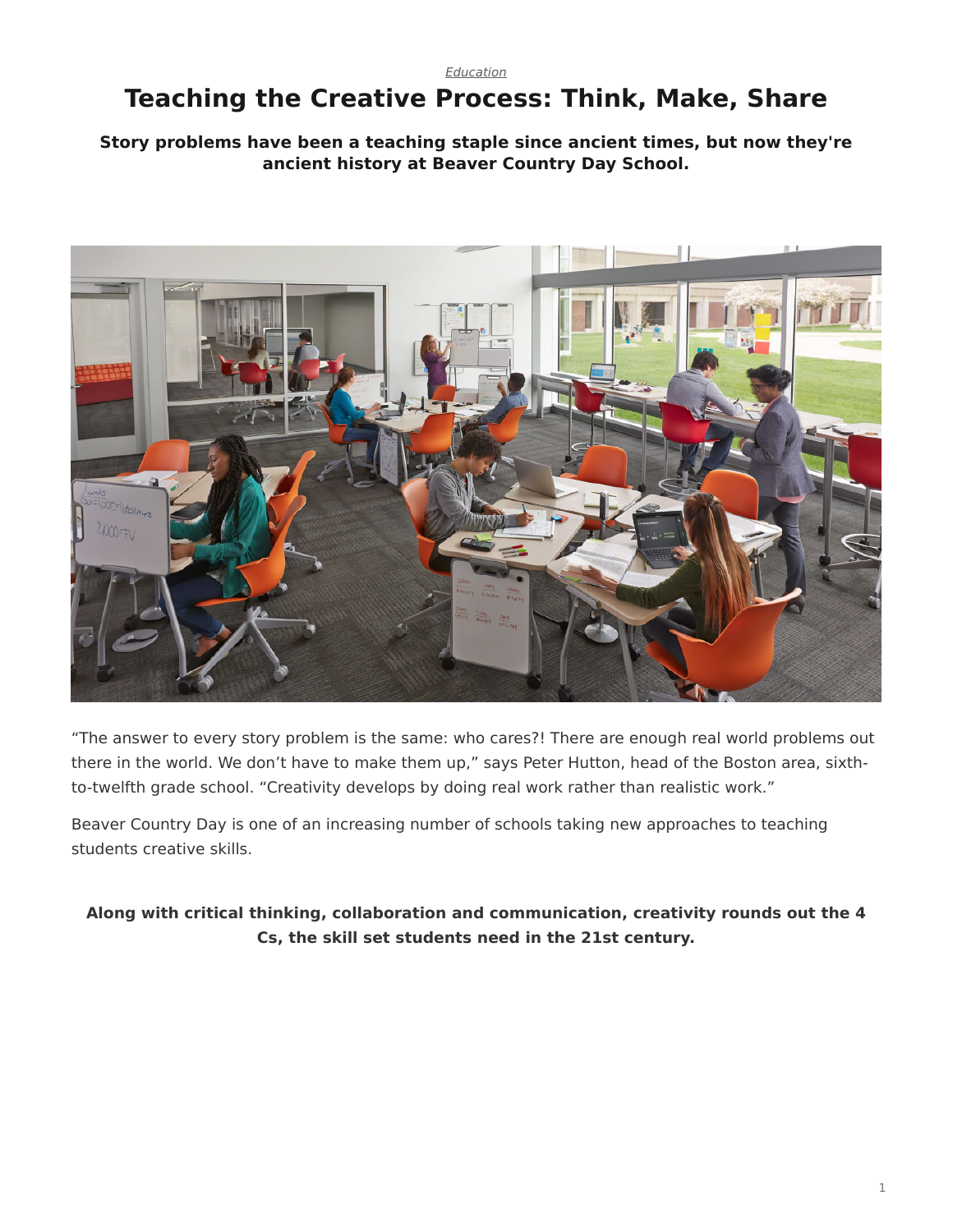Sean Corcorran, general manager of Steelcase Education, and others in the field say creativity must be more than an idea-generating exercise; it must lead to solutions for real problems. Véronique Hillen, founder and dean of Paris d. school, says "brainstorming to develop a lot of ideas in different directions is not enough. You need appropriate ideas that are going to be delivered, and you also have to use creativity on how you're going to make it happen. Creativity isn't a single moment in the process, it's used until the very end, when the project is implemented in a real context."



**"Everyone has the capacity to think creatively, to have an enquiring mind, to be inventive and resourceful."**

**ANDREW KIM** | Education Researcher, Steelcase

Creativity is something anyone can develop. "Everyone has the capacity to think creatively, to have an enquiring mind, to be inventive and resourceful," says Andrew Kim, an education researcher with Steelcase who studies creativity and how it's taught in schools. The Steelcase research team has articulated a model for teaching creativity, a three-part process they call Think, Make, Share, with space recommendations for each of the three steps.

*This is an excerpt of a story included in a new publication "rethinking success. sparking creativity." by Steelcase Education. [Start here to get the full story.](http://info.steelcase.com/steelcase-education-special-edition-download?utm_source=Steelcase.com&utm_medium=BlogPost&utm_campaign=2016-NeoCon-EDU)*